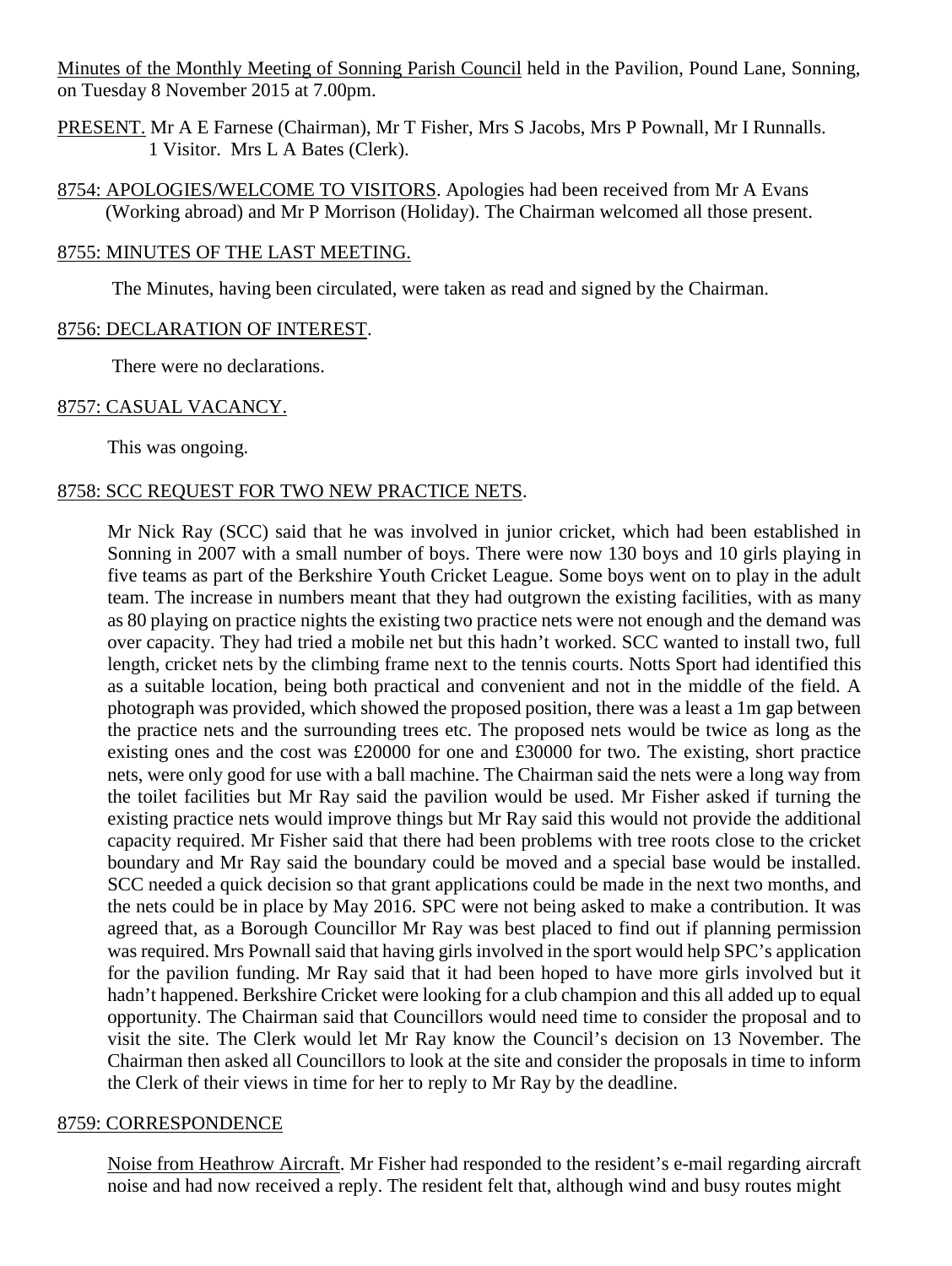## 8759: CORRESPONDENCE (Cont'd).

have been the problem some years ago, the noise and disturbance had increased and despite denials the flight path had changed. Flights were often significantly lower than the 10000ft quoted.by Mrs May MP. The resident said that Maidenhead and Windsor and six other areas had formed action groups to work against the changes and asked that SPC raised the issue with residents with a view to forming an action group. Following discussion it was agreed that with Council membership so low that they did not have the facilities to organise an action group but the resident might be willing to do this. Mr Fisher would respond.

Admissions Consultation Ranelagh School Bracknelll. It was agreed that this was outside SPC's area and no comment would be made.

SLTC Request. The tennis club had asked for permission to have regular barbecues at weekends over the summer and this was approved. The tennis club also asked that the hedge screening tennis from the skate-park should be cut back on the tennis side to allow repairs/improvements to the path around the tennis courts. The Clerk would ask Henley Contracting to take a look at what was required.

## 8760: PLANNING.

a) Report. Mr Runnalls went through the planning list, there had been four approvals, 32 Sonning Meadows (**F/2015/0848**), 2 Seagrave Close (**152012**), 9 Glebe Lane (**152000**), Berks County Sports Club Sonning Lane (**152174,** Bath Road A4 Relief Road (Bridge No: Mln1 3348) (**152297.** The Great House at Sonning (152126) had also been approved. Reading Blue Coat School Sonning Lane (152342) F/2014/2319 there had been a split decision (partially approved) with some items still to be satisfied. Sonning Golf Club (**150098**), had been robustly refused.

b) CIL. Update Training. Mr Fisher, Mr Morrison and the Clerk had attended the training. Many of the larger Council's already knew what they wanted to do with the large amounts of CIL that they would be receiving and had discussed these in detail with WBC. A draft CIL document – Terms of Reference for the Joint Working over the Management of the CIL had been circulated and WBC wanted to know by 28 November if Council's had any comments, or were happy to sign the document. As one of the smallest parishes Sonning would have less buying power than other Council's.

**The following applications were on going:** South Lodge Sonning Lane (F/2014/1832): Acre Field, Charvil Lane (F/2015/0235): August Field and Acre Field Charvil Lane (F/2015/0354). The Great House at Sonning (F/2015/0283)**:** 29 Old Bath Road (**150735**)*.* Reading Blue Coat School Sonning Lane (152342) F/2014/2319 split decision: Little Shire Mustard Lane (152478): Unit 1 Sonning Farm (152363)

**The following applications had been approved**: 32 Sonning Meadows (**F/2015/0848**), 2 Seagrave Close (**152012**), 9 Glebe Lane (**152000**), Berks County Sports Club Sonning Lane (**152174,** Bath Road A4 Relief Road (Bridge No: Mln1 3348) (**152297:** The Great House at Sonning (152126). Reading Blue Coat School Sonning Lane (152342) F/2014/2319 split decision.

**The following applications had been refused**. There were no new refusals.

**The following new applications had been received**. Birchley Old Bath Road (152701). F/2014/1879. Full application for the proposed erection of 4no dwellings, plus parking, access and landscaping following demolition of the existing dwelling: August Field (152740). Application for proposed discharge of conditions 7, 8 and 10 of granted planning application F/2013/0140: Condition 7 - Material samples Condition 8 – Roof-light windows Condition 10 – Roofing: .20 Old Bath Road (152751). Two storey side and rear extension to dwelling plus conversion of loft space to create habitable accommodation and erection of a new garage.

8761: CONSERVATION AREA ASSESSMENT. WBC had begun the process and had sent the draft CAA out for consultation to other authorities.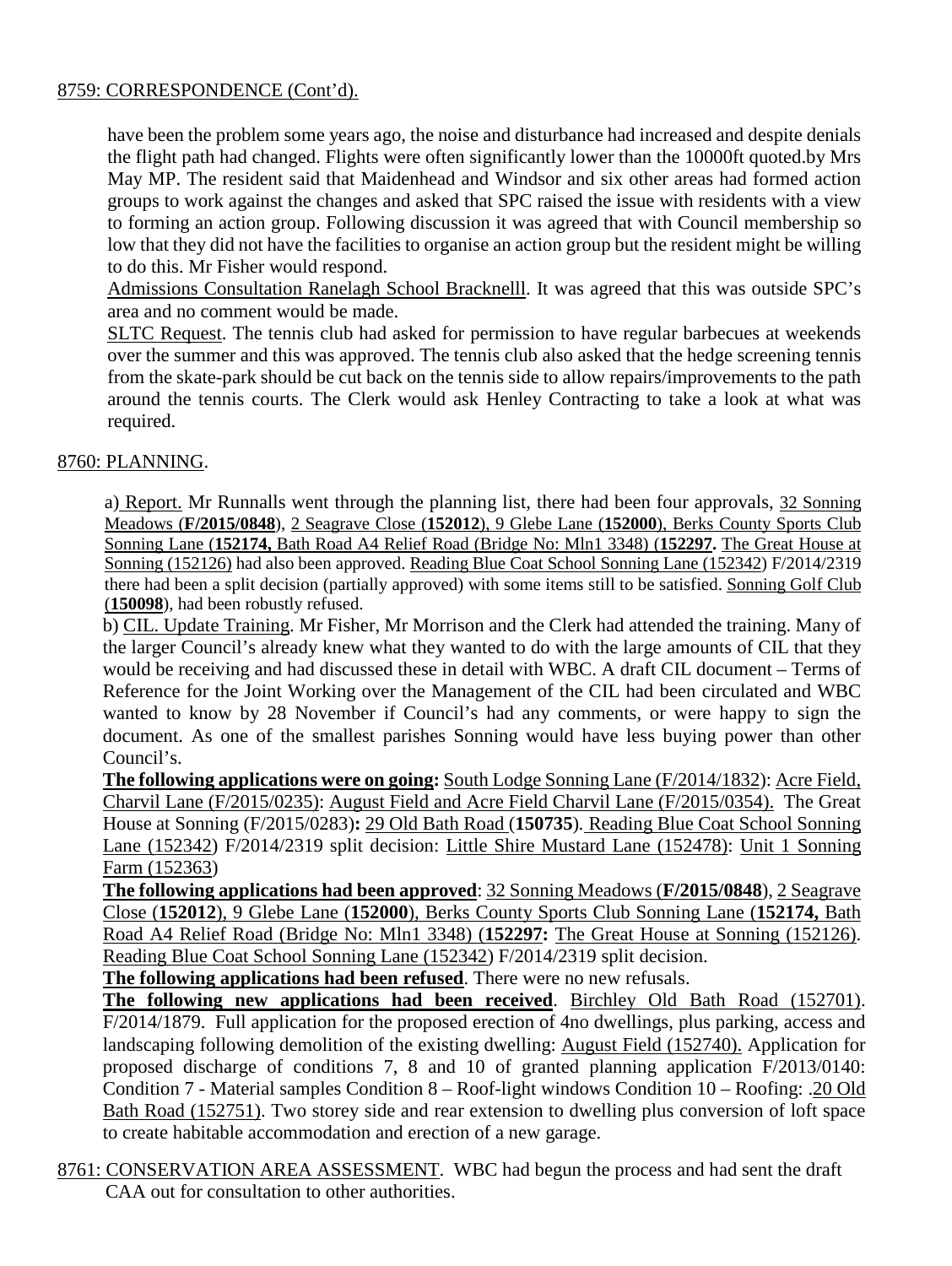## 8762: QUESTIONS FOR BOROUGH COUNCILLOR.

In the absence of Cllr Haines there were no questions.

## 8763: PARISHIONER QUESTIONS

In the absence of parishioners there were no questions.

## 8764: FINANCE.

- a) Report. The report was circulated for information.
- b) Half Yearly Figures. Mr Morrison had prepared half yearly figures, which had been circulated
- c) Payment of Accounts.

Mrs Pownall proposed paying the following payments, Mr Fisher seconded and these were unanimously approved.

| Payments      |        |                          |                     |              |            |         |                    |
|---------------|--------|--------------------------|---------------------|--------------|------------|---------|--------------------|
|               |        |                          |                     |              |            |         |                    |
| Date          | Cheque | Name                     | Service item        | <b>Gross</b> | <b>VAT</b> | Net     | Committee          |
|               | No.    |                          |                     |              |            |         | Headings           |
| 22 Oct '15    | 100217 | <b>Quadron Services</b>  | Dog Bins (July      | 170.04       | 28.34      | 141.70  | Amenities          |
|               |        |                          | $&$ Aug)            |              |            |         |                    |
| 22 Oct '15    | 100218 | Henley Landscapes        | Mow Field. x 1      | 240.00       | 0.00       | 240.00  | <b>RECREATION</b>  |
| 22 Oct 15     | 100218 | <b>Henley Landscapes</b> | Mow Outfield        | 60.00        | 0.00       | 60.00   | <b>SPORTS</b>      |
| 22 Oct '15    | 100219 | <b>RES</b>               | Extinguisher        | 38.10        | 6.35       | 31.75   | <b>PAVILION</b>    |
| 22 Oct '15    | 100220 | <b>SSE</b>               | St. Lighting        | 298.78       | 49.80      | 248.98  | <b>LIGHTING</b>    |
|               |        |                          | Repairs             |              |            |         |                    |
| $22$ Oct $15$ | 100220 | <b>SSE</b>               | St Lighting         | 727.50       | 121.25     | 606.25  | <b>LIGHTING</b>    |
|               |        |                          | M'tnce              |              |            |         |                    |
| 22 Oct '15    | 100221 | Sonning Landscapes       | Mow                 | 28.00        | 0.00       | 28.00   | <b>RECREATION</b>  |
|               |        |                          | Playground          |              |            |         |                    |
| 22 Oct '15    | 100221 | Sonning landscapes       | Mow Wharf           | 56.00        | 0.00       | 56.00   | <b>ENVIRONMENT</b> |
| 22 Oct 15     | 100221 | Sonning Landscapes       | Cut Rec. hedge      | 75.00        | 0.00       | 75.00   | <b>RECREATION</b>  |
| 22 Oct '15    | 100222 | <b>Henley Landscapes</b> | Field M'tnce        | 1815.00      | 240.00     | 1575.00 | <b>SCC</b>         |
|               |        |                          | <b>Months Total</b> | 3508.42      | 445.74     | 3062.68 |                    |

#### **October**

d) CIL – WBC Draft Agreement. It was agreed that more time was needed to read through the document and a response would be agreed at the planning meeting on 18 November.

# 8765: HIGHWAYS.

In the absence of Mr Evans there was no report.

Mr Horton (WBC Highways) had sent his notes from the meeting, which had taken place to discuss parking in Pound Lane outside the school. Mr Horton had considered double yellow lines and these would require a TRO and take 18 months to implement. However Mr Horton agreed that on the plus side the parking did keep speeds down. Mr Horton would provide a revised on-street parking layout for discussion in the new-year. Mr Horton understood that the school/parish council would look at possible improvements to parking spaces on the recreation ground as well as a quid pro quo swap for the loss of on-street parking. If WBC did go ahead with additional yellow lines, it would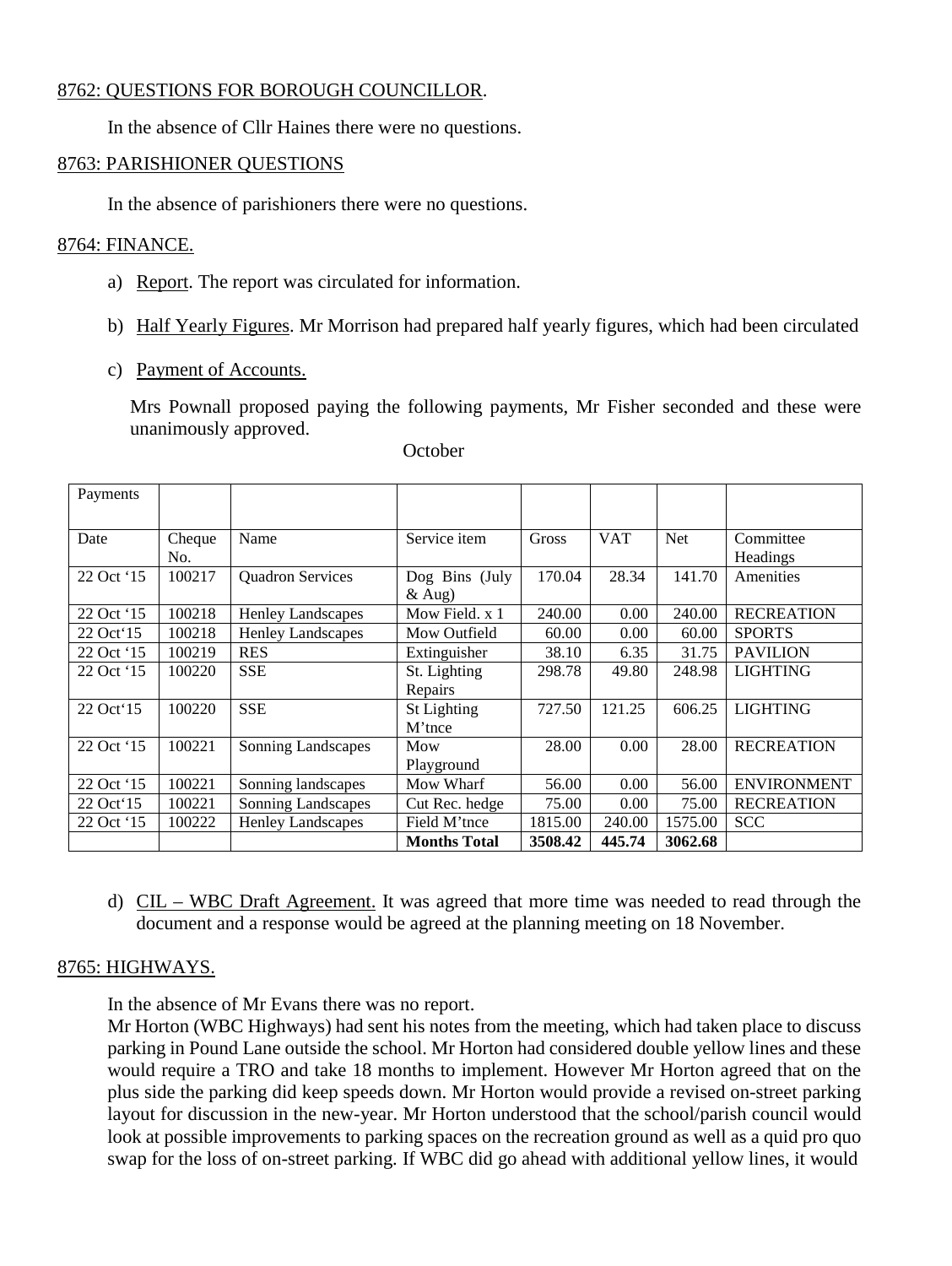# 8765: HIGHWAYS.

be an enforcement issue. The police had limited resources but WBC were looking at the possibility of taking over parking enforcement in approximately 18 months' time. Until then, they would have to work closely with the police to look at road safety / congestion issues whilst acknowledging the police could not enforce everything.

Mr Horton had also agreed to look at some of the advance warning signs along Pound Lane, on either approach to the zebra crossing, and some improvements could be simply to cut back obscuring vegetation and he would provide the results once he had concluded the investigation.

Mr Horton had sent information about the damaged beacon on the Pound Lane crossing, which street lighting were dealing with. They had advised that a replacement beacon was on order, but delivery might take a further 2 weeks. They had ordered a new 'LED'-style beacon, which would increase the visual contrast. Mr Horton had asked that the work be implemented without delay due to the proximity to the school, and said that it would be completed by the end of November (note: completed on 13 November).

## 8766: RECREATION AND ENVIRONMENT W.G.

- a) Safety Checks. Mrs Pownall had checked the exercise machines and had looked at the zip wire but could find no fault. The Chairman would speak to Mr Doyle about this.
- b) Water Drain-Off Work. Mr Fisher said that it would be better if the contractors could see the water draining off the field for themselves as they did not seem to fully appreciate the situation. It was agreed to wait and then call the contractors back when there was sufficient rainfall. The Clerk would arrange for a camera inspection of the drain in Liguge Way in order to understand what was causing the blockage. Once this was cleared and the water could flow properly it would be easier to see the direction of the water flow from the field. The Chairman would ask Kelly Noviss to inspect the damaged tree on the boundary.
- c) Pavilion Drain Works. Mrs Pownall said that a convenient time was being arranged so work would not clash with the football clubs.
- d) Quotes for the Playground. It was agreed to ask Playdale to quote for the playground works minus the new piece of equipment and to relocate the orange swing in an alternative position plus a new safety surface.
- e) Quote for Wharf Works. The Great House had agreed to pay for the removal of the remains of the existing hedge, to install a metal fence on the boundary and to plant an 18 inch box hedge on the Wharf side of the boundary. It was agreed that this was acceptable with the proviso that SPC were involved/consulted at all stages. In addition the Clerk had met Mr Collier who had agreed to carry out all the proposed work to the Wharf (previously approved) for £100-£150. This did not include work to the tree leaning towards the River but did include removing the lower branches to the tree nearest the Bridge. The trees work would require permission from WBC.
- f) Dog Signs/Posts. Mrs Pownall had a quote for four suitable signs and posts. Following discussion Mrs Pownall proposed accepting the quote of £276 plus VAT. Mrs Jacobs seconded and this was unanimously approved. Henley Landscapes would be asked to install the signs and the cost.

## 8767: NEWSLETTER.

Following discussion it was agreed that all contributions should be with Mrs Pownall by the last week in November ready for distribution by mid-December.